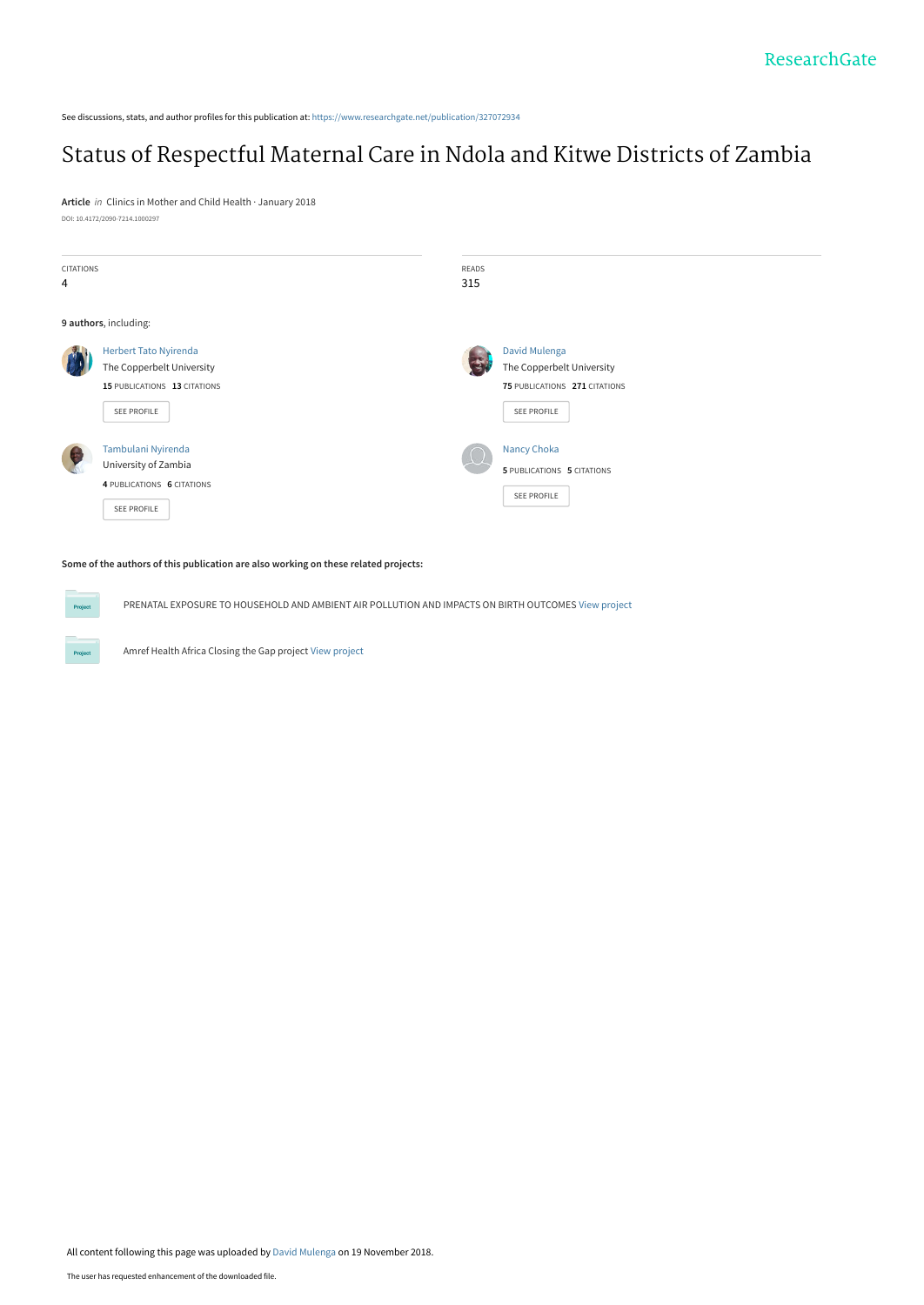

# Status of Respectful Maternal Care in Ndola and Kitwe Districts of Zambia

Herbert Tato Nyirenda<sup>1\*</sup>, David Mulenga<sup>1</sup>, Tambulani Nyirenda<sup>2</sup>, Nancy Choka<sup>3</sup>, Paul Agina<sup>4</sup>, Brenda Mubita<sup>5</sup>, Rehema Chengo<sup>4</sup>, Shiphrah Kuria<sup>4</sup> and Herbert **BC Nyirenda**<sup>6</sup>

*<sup>1</sup>Department of Clinical Sciences, School of Medicine, Copperbelt University, Public Health Unit, Ndola, Zambia*

*<sup>2</sup>Department of Political and Administrative Studies, School of Humanities and Social Sciences, University of Zambia, Lusaka, Zambia*

*<sup>3</sup>Department of Population Studies, School of Humanities and Social Sciences, University of Zambia, Lusaka, Zambia*

*<sup>4</sup>Amref Health Africa- Kenya, Wilson Airport, Nairobi, Kenya*

*<sup>5</sup>Amref Health Africa- Zambia, Copperbelt Provincial Health Office Ndola, Zambia*

*<sup>6</sup>Department of Adult Education and Extension Studies, School of Education, University of Zambia, Kabwe, Zambia*

\***Corresponding author:** Nyirenda HT, Department of Clinical Sciences, School of Medicine, Copperbelt University, Public Health Unit, Ndola, Zambia, E-mail: [tatonyirenda@gmail.com](mailto:tatonyirenda@gmail.com)

**Received date:** June 26, 2018; **Accepted date:** July 10, 2018; **Published date:** July 16, 2018

**Copyright:** ©2018 Nyirenda HT, et al. This is an open-access article distributed under the terms of the Creative Commons Attribution License, which permits unrestricted use, distribution, and reproduction in any medium, provided the original author and source are credited.

#### **Abstract**

**Background:** The purpose of the assessment was to conduct an evaluation on the status of respectful maternal care Ndola and Kitwe districts in the Copperbelt Province.

**Methods:** The assessment used a cross-sectional study design and captured quantitative data on self-reporting of experiences of respectful maternal care during child birth among women in the reproductive age group with a child below the age of 2 years. The study was conducted in two urban districts of the Copperbelt Province of Zambia specifically in Ndola and Kitwe districts. The sample size was 471 resident women of the selected 18 high volume health facilities. Cluster sampling was used to select the sampling units referred to as catchment areas of the health facilities. A structured interview questionnaire was used to conduct household interviews. Univariate and bivariate analysis were conducted on quantitative data to provide descriptive statistics. Chi-square analysis was performed to ascertain associations.

**Results:** The study successfully visited and interviewed 470 women in household giving a 99% response rate. Findings show that 31% were aged between 20 to 24 years, three quarters (75%) were married/living with a partner, 4 in 10 (40%) had a basic education and two-thirds (66%) were not engaged in any form of employment or economic activity. The findings show that on average, 18% of the women had experienced physical abuse by a service provider during child birth. Prominent issues that led to ill-treatment included 43% of the women not provided comfort/pain-relief. On average 41% of the women received non-consented care from the service provider. Women (74%) indicated that the service provider did not allow women to assume position of choice during birth. The findings also show that about 22% of women's right to confidentiality and privacy were not adhered to. Women (42%) also reported that there were no drapes or covering to protect their privacy and 19% indicated that there were no curtains or other visual barrier to protect woman during exams. Findings also show that on average 31% of women's right to dignified care was not adhered to. Overall in the study, 13% of the women were discriminated based on specific attributes. The findings indicate that on average 39% of the women were abandoned or denied care. Key issues include, 65% of the women reported being left without care or unattended to and 28% service provider did not respond in a timely way. Further, only 6% of the women were detained in the health facility.

**Conclusion:** The maternal outcomes observed such as home deliveries and deliveries by skilled and unskilled birth attendants mirror the quality of care in health facilities. Indications of non-adherence to the rights of child bearing women are a barrier to achieving quality of care for child bearing women. There is need to comprehensively train service providers in respectful maternal care and devise mechanisms for implementation and supportive supervision.

**Keywords:** Respectful maternal care; Women's rights; Health services; Self-reporting; Household

#### **Introduction**

A child bearing women's ability to access skilled care during antenatal, childbirth and postnatal is fundamental in improving maternal, neonatal and child health outcomes. Нe 2013 Millennium Development Goal (MDG) Progress Report noted that although maternal mortality in Zambia had been decreasing, the decline was insufficient to reach the 2015 target of 162.3 deaths per 100,000 live births (UNDP, 2013a). Most of the maternal deaths can be prevented by ensuring access to good quality maternal health services, [1] (USAID, 2014). Interventions that have been successful and need to be scaled up include provision of and access to emergency obstetric care, improved referral systems, improved use of contraception for birth spacing, prevention of early marriages, and the deployment of more trained midwives and birth attendants, (SMGL 2016 annual report).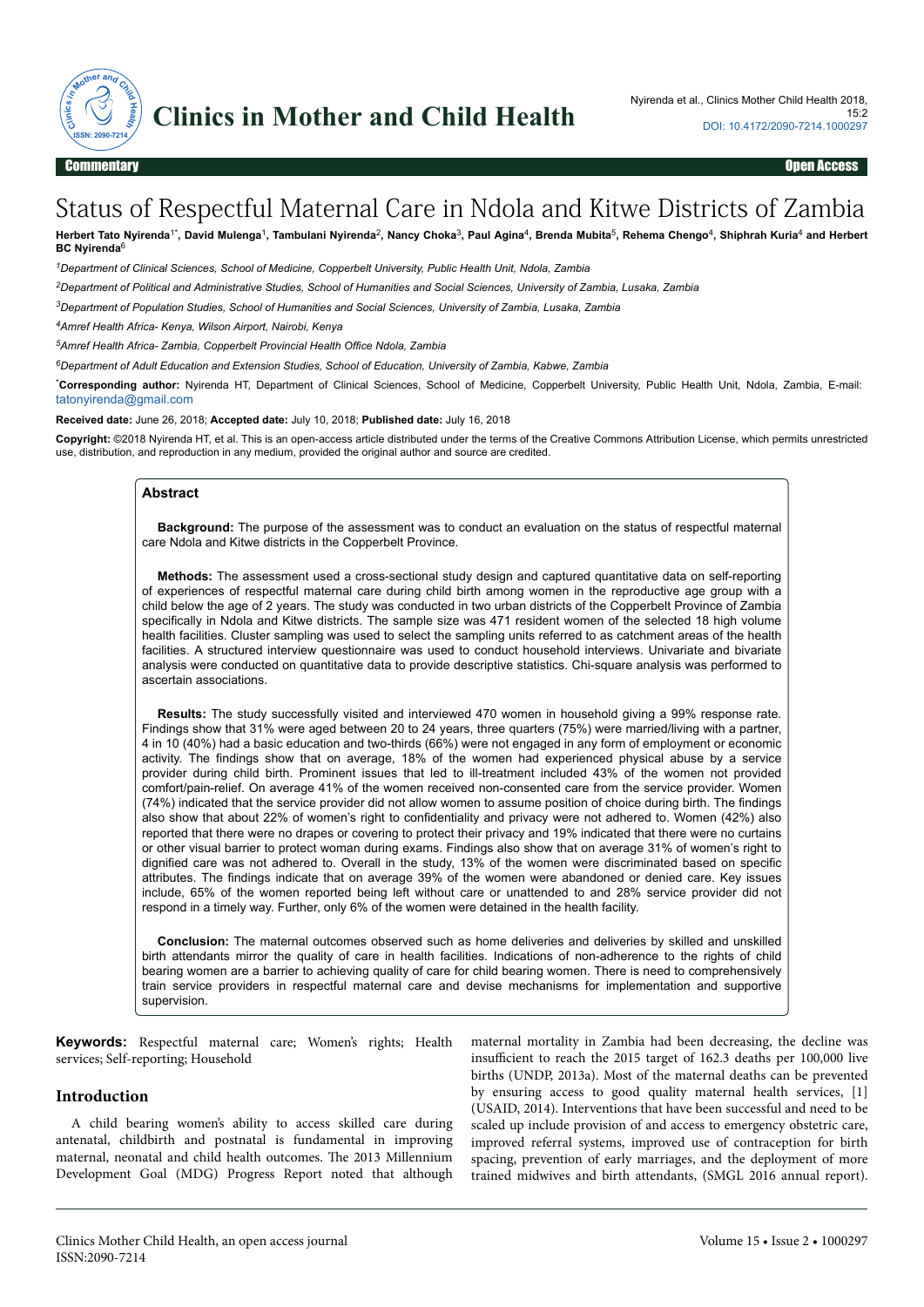Lack of the capacity to efficiently and effectively provide maternal health services contribute to maternal mortality. In the 2017-2021 National Health Strategic Plan, Zambia aims to enhance capacity building in oversight functions and strengthen institutional capacity.

This is aligned to governments goal to reduce Maternal Mortality Ratio from 398/100,000 live births in 2014 to 100/100,000 live births by 2021. In the 2017-2021 National Health Strategic Plan, inadequate community involvement for RMNCAH is one of the key challenges with regard to reproductive and maternal health. Inadequate involvement of the community negatively affects the uptake of reproductive and maternal health services because of a weak link or gap that exists between communities and formal health systems. According to the Alma Ata declaration of 1978, primary health care relies, at local and referral levels, on health workers, including physicians, nurses, midwives, auxiliaries and community workers as applicable, as well as traditional practitioners as needed, suitably trained socially and technically to work as a health team and to respond to the expressed health needs of the community. Нe National Health Policy (2012) aims to strengthen community involvement in maternal and child health including the roles of Traditional birth attendants and Safe Motherhood Action Groups.

According the Zambia Demographic Health Survey (ZDHS 2013/2014) [2], the total fertility rate for Zambia is 5.3. 76% of births take place in a health facility, while 31% take place at home. 64% of births are assisted by a skilled health worker (doctor, clinical officer, nurse, or midwife), with 5% assisted by a doctor. However, it is important to understand the quality of care experienced by women during childbirth in facilities. Lack of Respectful Maternal Care (RMC) by health facility staff negatively affects the quality of care and demand for health services by women of childbearing age. In light of this, the Zambian government through the 2017-2021 NHSP highlights the need to strengthening respectful maternity care.

There are seven universal rights of childbearing women defined in the White Ribbon Alliance's Respectful Maternity Care Charter. Нese rights include; Every woman has the right to be free from harm and ill treatment; Every woman has the right to information, informed consent and refusal, and respect for her choices and preferences, including companionship during maternity care; Every woman has the right to privacy and confidentiality; Every woman has the right to be treated with dignity and respect; Every woman has the right to equality, freedom from discrimination, and equitable care; Every woman has the right to healthcare and to the highest attainable level of health; and Every woman has the right to liberty, autonomy, selfdetermination, and freedom from coercion (White Ribbon Alliance 2011). According to a study by Rosen et al. [3], they found that women overall were treated with dignity and in a supportive manner by providers, but many women experienced poor interactions with providers and were not well-informed about their care. Both physical and verbal abuses of women were observed during the study. Нe most frequently mentioned form of disrespect and abuse in the open-ended comments was abandonment and neglect". Another study by Sheferaw et al. [4] found that women on average received 5.9 (66%) of the nine recommended RMC practices. Health centres demonstrated higher RMC performance than hospitals. At least one form of mistreatment of women was committed in 36% of the observations. A similar study by Asefa et al. [5], found that women experienced one or more categories of disrespect and abuse. Нe violation of the right to information, informed consent, and choice/preference of position during childbirth was reported by all women who gave birth in the hospital and 89.4% of respondents in health centres. Mothers were left without attention during labour in 39.3% of cases.

The purpose of the assessment was to conduct an evaluation on the status of respectful maternal care Ndola and Kitwe districts in the Copperbelt Province.

# **Methods**

# **Study setting, design and population**

The study was conducted in two urban districts of the Copperbelt Province of Zambia specifically in Ndola and Kitwe districts. The assessment used a cross-sectional study design and captured quantitative data. Нe study targeted women in the reproductive age group specifically women with a child below the age of two years.

#### **Sampling and sample size**

A total of 18 high volume health facilities 9 health facilities in Ndola and 9 health facilities in Kitwe) were purposively selected to serve as a benchmark for the catchment communities (households). According to the Ministry of Health 2012 List of Health Facilities in Zambia, urban health centres or clinics (UHC) ought to serve a catchment population between 30,000 to 50,000 people (MoH, 2012) [6]. Therefore, probability (random) sampling was used to select participants at household level through cluster sampling method in communities of the selected health centres. The formula with finite population correction was used to calculate a sample of women with children below the age of 2. Given that the percentage of deliveries assisted by a Skilled Birth Attendant (SBA) in the Copperbelt province was 81% (CSO,2013/2014 ZDHS) [2] and a population of children aged below 2 years was 25,538 in Ndola district and 29,581 in Kitwe district (CSO, 2010 census report) [7]. Therefore, given that; N=Number of children below age 2 (Ndola 25538 and Kitwe 29581), Z=1.96 at 95%, P=Proportion of facility deliveries at 0.81 and d=Precision (in proportion of one) at 5%, the sample size was 471.

Cluster sampling was used to select the sampling units referred to as catchment areas of the health facilities. A two stage cluster sampling method was used. In the first stage, random selections of catchment areas of the earmarked health facilities were selected. In the second stage, households with women with a child below the age of two within the selected catchment areas were selected. According to the 2010 Zambia census, Ndola and Kitwe districts had 85,707 and 96,666 households respectively. Нerefore, dividing the number of households for each district by the number of children below the age of 2 gives us 3.4 (Ndola) and 3.3 (Kitwe). Impliedly, in every 3 households there was a child aged below 2 years. Based on the 1 child per 3 household's ratio, a sampling interval of 3 and a cyclical sampling procedure with a propensity to replace was engaged due to unavailability of a sampling frame of households with women with a child below the age of 2.

# **Data collection, tools and analysis**

A structured interview questionnaire was used to conduct household interviews with women with a child below the age of 2. Нe tool collected self-reported data on experiences during child birth. Нe study adopted the Performance Standards for Respectful Maternity Care from the United States Agency for International Development (USAID) and Maternal and Child Health Integrated Program. Нe data was thus analyzed using Stata version 13. Univariate and bivariate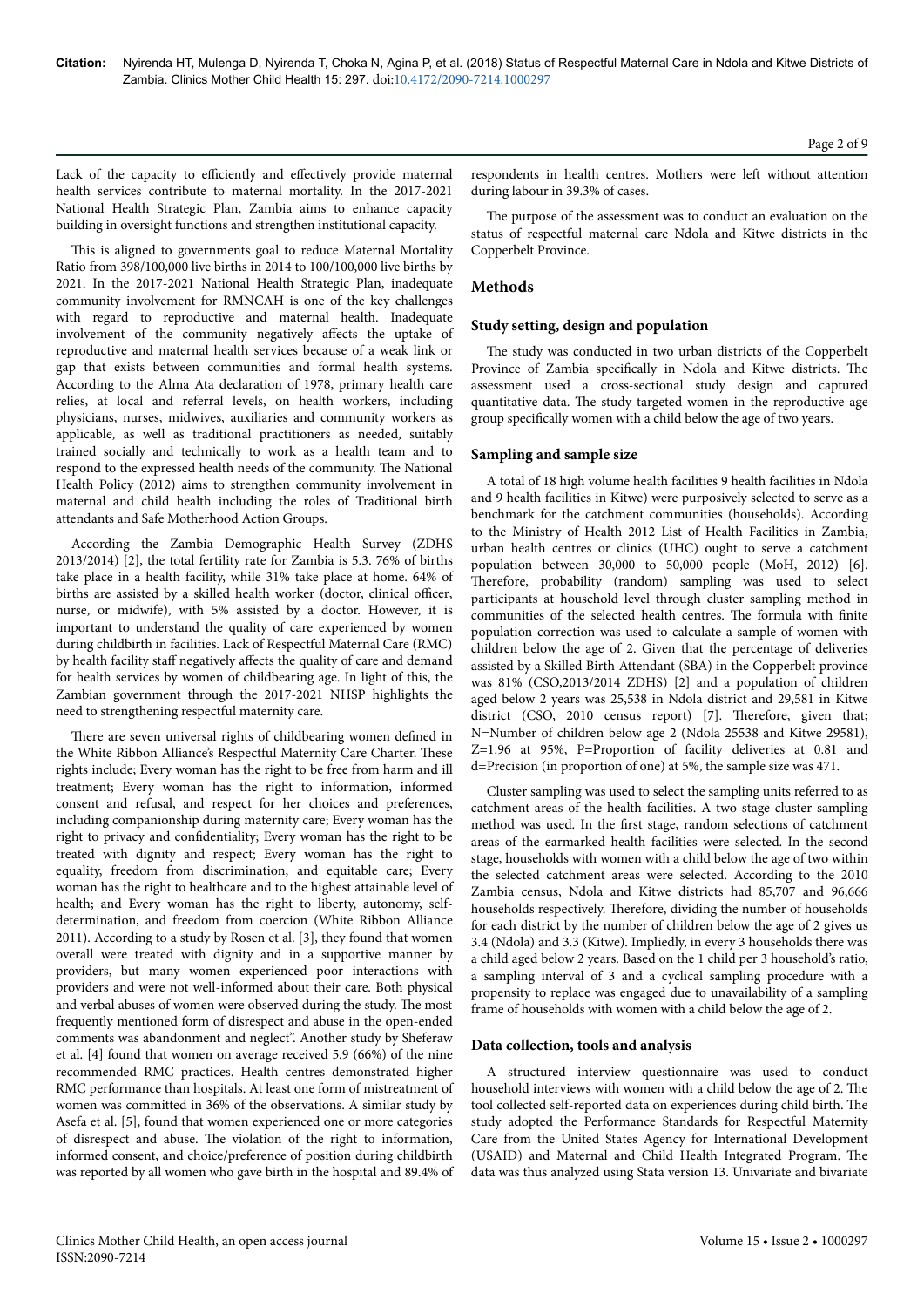# Page 3 of 9

analysis were conducted on quantitative data to provide descriptive statistics. Chi-square analysis was performed to ascertain associations.

## **Results**

# **Background characteristics**

The study successfully visited and interviewed 470 women in household giving a 99% response rate. Table 1 shows that 3 in 10 were aged between 20 to 24 years, three quarters (75%) were married/living with a partner, 4 in 10 (40%) had a basic education and two thirds (66%) were not engaged in any form of employment or economic activity. With regards to district differentials, similar observations were recorded between Kitwe and Ndola with regards to marital status and education status. However, one third (33%) in Kitwe compared to over a quarter (28%) in Ndola of the women were aged between 20 to 24 and 72% in Kitwe compared to 59% in Ndola of the women were not engaged in any form of employment or economic activity.

| Social, economic and demographic characteristics | <b>District</b>           |             |             |  |
|--------------------------------------------------|---------------------------|-------------|-------------|--|
|                                                  | Kitwe (%)                 | Ndola (%)   | Total (%)   |  |
| Age                                              |                           |             |             |  |
| $<19$                                            | 11.4                      | 13.2        | 12.3        |  |
| $20 - 24$                                        | 33.1                      | 28.2        | 30.6        |  |
| 25-29                                            | 28.4                      | 26.5        | 27.4        |  |
| 30-39                                            | 24.6                      | 28.2        | 26.4        |  |
| 40-49                                            | $2.5\,$                   | $3.8\,$     | $3.2\,$     |  |
| Total                                            | 100                       | 100         | 100         |  |
| <b>Marital status</b>                            |                           |             |             |  |
| Never married                                    | 19.9                      | 16.7        | 18.3        |  |
| Married/living together                          | 74.2                      | 75.2        | 74.7        |  |
| Divorced                                         | 0.8                       | 5.1         | $\mathsf 3$ |  |
| Separated                                        | $3.4$                     | 2.1         | $2.8\,$     |  |
| Widowed                                          | $1.7\,$                   | $0.9\,$     | 1.3         |  |
| Total                                            | 100                       | 100         | 100         |  |
| <b>Education level</b>                           |                           |             |             |  |
| None                                             | $1.3$                     | 2.6         | 1.9         |  |
| Pre-school                                       | $0.4\,$                   | $\mathsf 0$ | 0.2         |  |
| Primary 1-7                                      | 22                        | 29.1        | 25.5        |  |
| Basic 8-9                                        | 38.6                      | $41$        | 39.8        |  |
| High school 10-12                                | 34.7                      | 25.6        | 30.2        |  |
| Tertiary                                         | $\ensuremath{\mathsf{3}}$ | $1.7$       | $2.3\,$     |  |
| Total                                            | 100                       | 100         | 100         |  |
| <b>Employment status</b>                         |                           |             |             |  |
| Formal (nurse, teacher etc.)                     | $\ensuremath{\mathsf{3}}$ | 0.9         | $1.9$       |  |
| Informal (farming, business etc.)                | 25                        | 40.2        | 32.6        |  |
| None                                             | 72                        | 59          | 65.5        |  |
| Total                                            | 100                       | 100         | 100         |  |
| Sample size                                      | 236                       | 234         | 470         |  |

Table 1: Percentage distribution of background characteristics of women by district.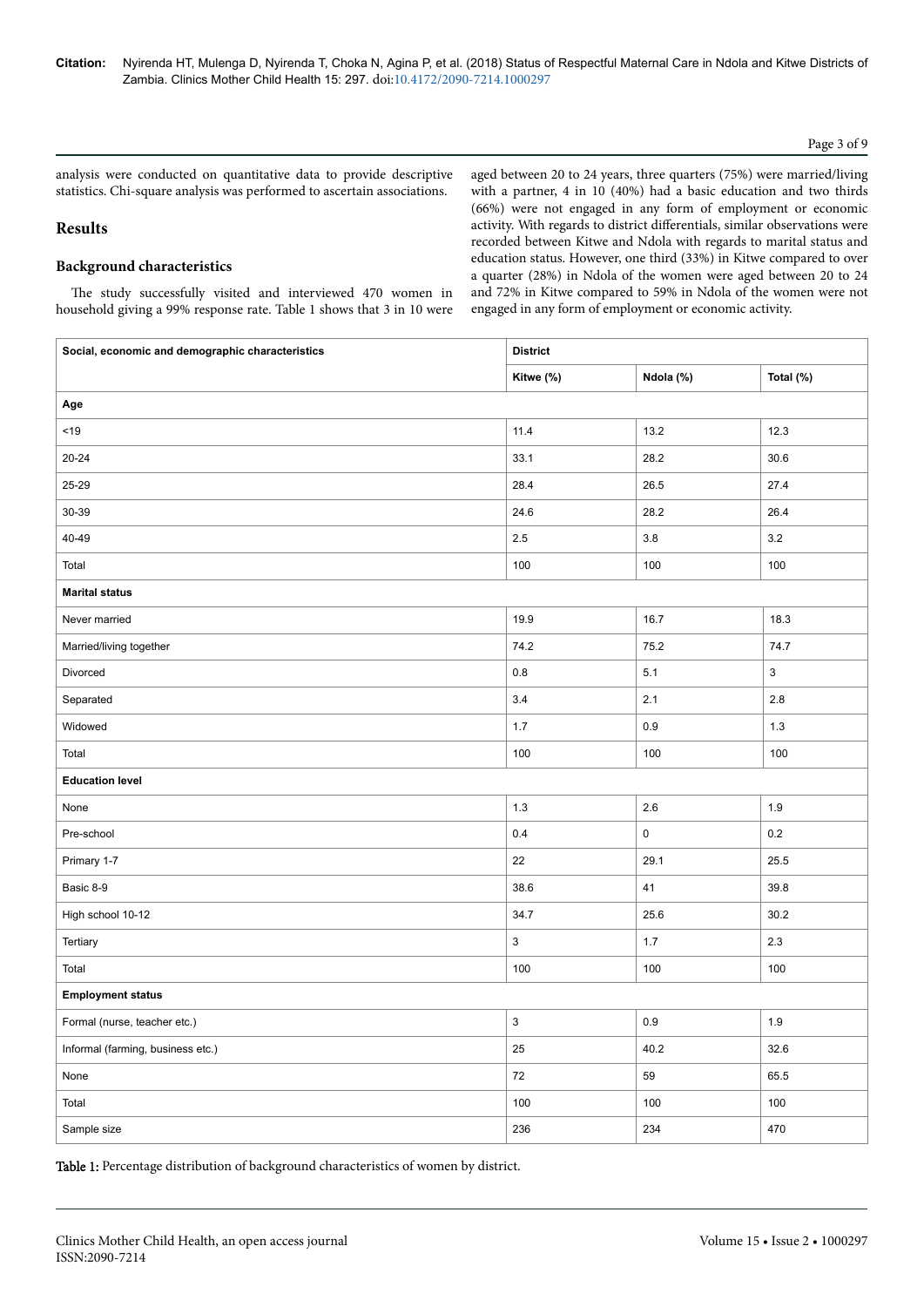## Page 4 of 9

# **Status of respectful maternal care**

Disrespect and abuse is a concept that has been documented in many countries across the world. According to WHO [8] "every woman has a right to the highest attainable standard of health including the right to dignified, respectful care during pregnancy and child birth". Нere are seven categories of disrespectful and abusive care during childbirth including physical abuse, non-consented clinical care, non-confidential care, non-dignified care, discrimination and abandonment and detention in health facilities. Women were asked of their experiences during child birth with regards to each of the rights using the performance standards of respectful maternal care indicators. The findings show that on average, 18% of the women had

experienced physical abuse by a service provider during child birth. Prominent issues that led to ill-treatment included 43% of the women not provided comfort/pain-relief and 26% of the women were touched in a cultural inappropriate way. One in 10 (10%) of the women indicted that the service provider used physical force or abrasive behaviour, denied food or fluid in labour were not medically necessary and separated woman from her baby were not medically necessary.

#### **Physical abuse**

Table 2 shows findings which focus on physical abuse and corresponds to the right to freedom from harm and ill treatment.

| <b>Physical abuse</b>                                                | <b>District</b> |       |              |                    |  |
|----------------------------------------------------------------------|-----------------|-------|--------------|--------------------|--|
|                                                                      | <b>Kitwe</b>    | Ndola | <b>Total</b> | Chi square/p-value |  |
| Not provided comfort/pain-relief as necessary                        | 107             | 94    | 201          | 1.282              |  |
|                                                                      | 45.34           | 40.17 | 42.77        | 0.258              |  |
| Providers did not demonstrate caring in a cultural way               | 57              | 64    | 121          | 0.629              |  |
|                                                                      | 24.15           | 27.35 | 25.74        | 0.428              |  |
| Provider used physical force or abrasive behaviour (e.g. slapping)   | 26              | 27    | 53           | 0.032              |  |
|                                                                      | 11.02           | 11.54 | 11.28        | 0.858              |  |
| Provider denied food or fluid in labour were not medically necessary | 37              | 15    | 52           | 10.256             |  |
|                                                                      | 15.68           | 6.41  | 11.06        | 0.001              |  |
| Provider separates woman from her baby were not medically necessary  | 35              | 16    | 51           | 7.76               |  |
|                                                                      | 14.83           | 6.84  | 10.85        | 0.005              |  |
| Provider physically restrained the patient                           | 11              | 11    | 22           | $\mathbf 0$        |  |
|                                                                      | 4.66            | 4.7   | 4.68         | 0.984              |  |
| Total                                                                | 273             | 227   | 500          |                    |  |
|                                                                      | 115.68          | 97.01 | 106.38       |                    |  |
| Cases                                                                | 236             | 234   | 470          |                    |  |
| Pearson chi square (34)=47.7836; Pr=0.059                            |                 |       |              |                    |  |

Table 2: Percentage distribution of women that experienced physical abuse by district.

#### **Non-consented care**

Table 3 shows results on consented care which corresponds to women's right to information, informed consent and refusal, and respect for choices and preferences, including the right to companionship of choice wherever possible.

women indicated that the service provider; did not allow women to assume position of choice during birth (74%); did not encourage the woman's companion to stay with her whenever possible (59%); and half of the service providers did not introduce him/her. Нere was a statistical significant association between experiences of consented care and district.

The results show that on average 41% of the women received nonconsented care from the service provider. This stems from the fact that

| Non-consented care                                          | <b>District</b> |       |              |                           |
|-------------------------------------------------------------|-----------------|-------|--------------|---------------------------|
|                                                             | Kitwe           | Ndola | <b>Total</b> | Chi square/p <sup>*</sup> |
| Woman not allowed to assume position of choice during birth | 180             | 166   | 346          | 1.719                     |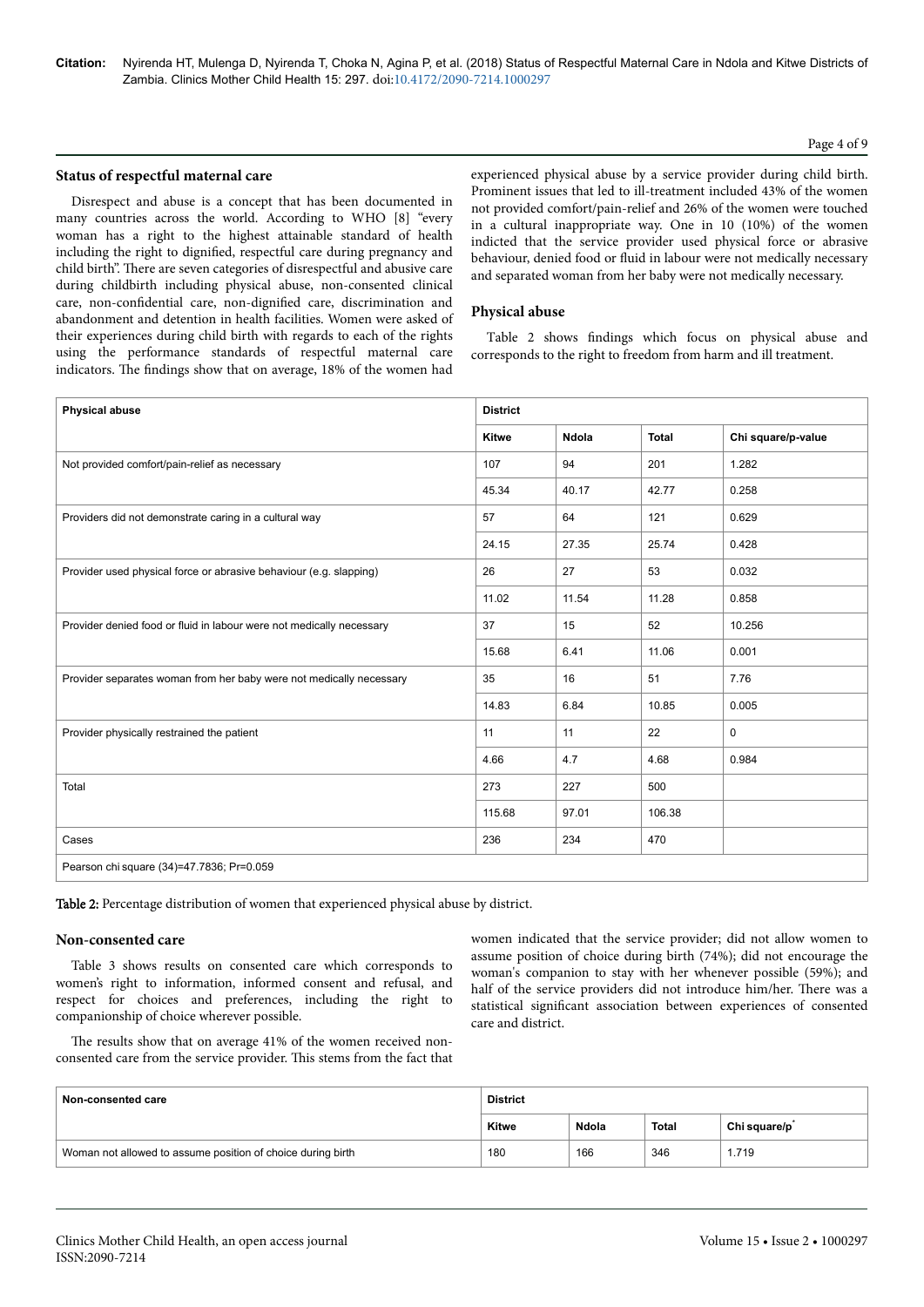Page 5 of 9

|                                                                                                    | 76.27  | 70.94  | 73.62  | 0.19   |
|----------------------------------------------------------------------------------------------------|--------|--------|--------|--------|
| The service provider did not encourage the woman's companion to stay with her<br>whenever possible | 133    | 142    | 275    | 0.907  |
|                                                                                                    | 56.36  | 60.68  | 58.51  | 0.341  |
| The service provider did not introduce him/herself                                                 | 121    | 113    | 234    | 0.418  |
|                                                                                                    | 51.27  | 48.29  | 49.79  | 0.518  |
| Woman was not allowed to move about during labour                                                  | 122    | 81     | 203    | 13.969 |
|                                                                                                    | 51.69  | 34.62  | 43.19  | 0      |
| The service provider did not encourage the woman and/companion to ask questions                    | 97     | 100    | 197    | 0.129  |
|                                                                                                    | 41.1   | 42.74  | 41.91  | 0.72   |
| The service provider did not obtain consent or permission prior to any procedure                   | 82     | 57     | 139    | 6.086  |
|                                                                                                    | 34.75  | 24.36  | 29.57  | 0.014  |
| The service provider did not explain what was being done and what to expect<br>throughout          | 86     | 52     | 138    | 11.453 |
|                                                                                                    | 36.44  | 22.22  | 29.36  | 0.001  |
| The service provider did not respond to questions with promptness and politeness                   | 53     | 50     | 103    | 0.082  |
|                                                                                                    | 22.46  | 21.37  | 21.91  | 0.775  |
| The service provider did not give periodic updates on status and progress of labour                | 57     | 42     | 99     | 2.72   |
|                                                                                                    | 24.15  | 17.95  | 21.06  | 0.099  |
| Total                                                                                              | 931    | 803    | 1734   |        |
|                                                                                                    | 394.49 | 343.16 | 368.94 |        |
| Cases                                                                                              | 236    | 234    | 470    |        |
| Pearson chi square (133)=182.1266; Pr = 0.003                                                      |        |        |        |        |

Table 3: Percentage distribution of women that experienced consented care by district.

#### **Non-confidential care**

Table 4 shows the findings on confidential care, which relates women's right to confidentiality and privacy.

| Non-confidential care                                                | <b>District</b>                   |       |              |                           |
|----------------------------------------------------------------------|-----------------------------------|-------|--------------|---------------------------|
|                                                                      | <b>Kitwe</b>                      | Ndola | <b>Total</b> | Chi square/p <sup>*</sup> |
| Not<br>appropriate<br>Drapes<br>or<br>covering to protect woman's    | 102                               | 96    | 198          | 0.232                     |
| privacy available                                                    | 43.22<br>56<br>23.73<br>9<br>3.81 | 41.03 | 42.13        | 0.63                      |
| No curtains or other visual barrier<br>to protect woman during exams |                                   | 33    | 89           | 7.093                     |
|                                                                      |                                   | 14.1  | 18.94        | 0.008                     |
| Patient files not stored in a place<br>with limited access           |                                   | 10    | 19           | 0.064                     |
|                                                                      |                                   | 4.27  | 4.04         | 0.8                       |
| Total                                                                | 167                               | 139   | 306          |                           |
|                                                                      | 70.76                             | 59.4  | 65.11        |                           |
| Cases                                                                | 236                               | 234   | 470          |                           |

Pearson chi square (6)=13.1083; Pr=0.041

Table 4: Percentage distribution of women that experienced confidential care by district.

The findings show that about 22% of women's right to confidentiality and privacy were not adhered to. Women (42%) reported that there were no drapes or covering to protect their privacy and 19% indicated that there were no curtains or other visual barrier to protect woman during exams. There was a statistical significant association between experiences of confidential care and district.

#### **Non-dignified** care

Table 5 indicate the level of dignified care (including verbal abuse) which corresponds to the right of a woman to be treated with dignity and respect. Нe table shows that on average 31% of women's right to dignified care was not adhered to.

Key issues under non-dignified care include 63% of the women and or companion not being allowed to observe cultural practices and 20% of the women being talked to in an impolite manner. Нere was a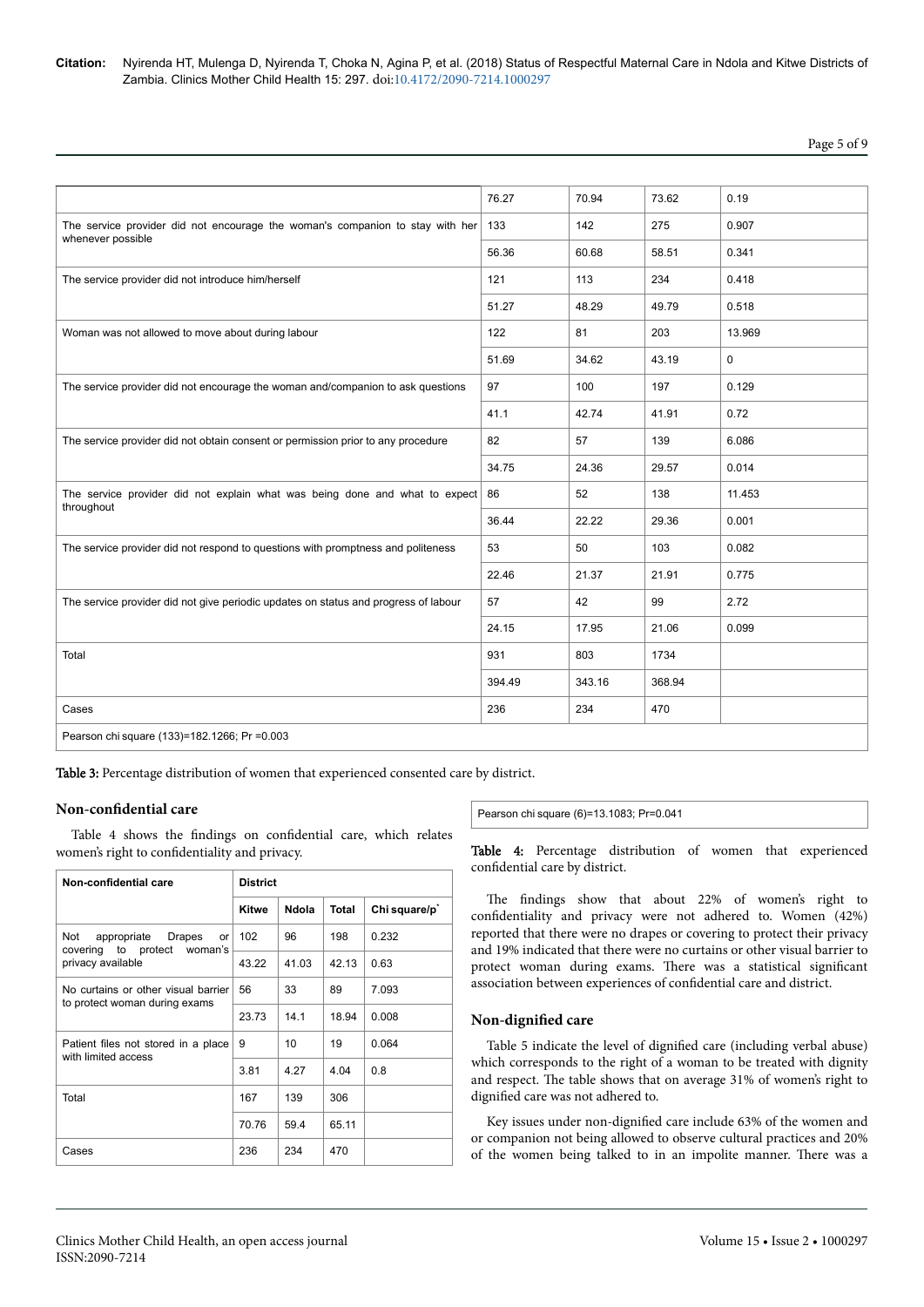Page 6 of 9

statistical significant association between experiences of dignified care and district.

| Non-dignified care (including verbal abuse)                                           | <b>District</b> |       |              |                           |
|---------------------------------------------------------------------------------------|-----------------|-------|--------------|---------------------------|
|                                                                                       | <b>Kitwe</b>    | Ndola | <b>Total</b> | Chi square/p <sup>*</sup> |
| The service provider did not allow woman and/companion to observe cultural practices  | 138             | 160   | 298          | 4.965                     |
|                                                                                       | 58.47           | 68.38 | 63.4         | 0.026                     |
| The service provider did not speak politely to woman and/companion                    | 44              | 50    | 94           | 0.545                     |
|                                                                                       | 18.64           | 21.37 | 20           | 0.46                      |
| The service provider insulted, intimidated, threatened or coerced woman and companion | 26              | 22    | 48           | 0.334                     |
|                                                                                       | 11.02           | 9.4   | 10.21        | 0.563                     |
| Total                                                                                 | 208             | 232   | 440          |                           |
|                                                                                       | 88.14           | 99.15 | 93.62        |                           |
| Cases                                                                                 | 236             | 234   | 470          |                           |
| Pearson chi square (7) = 8.8987; Pr=0.260                                             |                 |       |              |                           |

Table 5: Percentage distribution of women that experienced dignified care by district.

# **Non-discrimination based on specific attributes**

Table 6 shows findings on non-discrimination based on specific attributes and its corresponding right which is the woman receives equitable care, free of discrimination.

The study found that overall, 13% of the women were discriminated based on specific attributes. This stems from women indicating that 19% of the service provider's showed disrespect based on any specific attributes and 6% of the service provider did not speak to woman in a language at a level that they could understand.

| Discrimination based<br>specific<br>on<br>attributes                         |           | <b>District</b> |           |                              |  |  |
|------------------------------------------------------------------------------|-----------|-----------------|-----------|------------------------------|--|--|
|                                                                              | Kitw<br>е | Ndol<br>a       | Tota      | Chi<br>square/p <sup>*</sup> |  |  |
| The service provider showed disrespect<br>based on any specific attributes   |           | 46              | 89        | 0.158                        |  |  |
|                                                                              | 18.22     | 19.66           | 18.9<br>4 | 0.691                        |  |  |
| The service provider did not speak to<br>woman in a language at a level that |           | 9               | 28        | 3.708                        |  |  |
| woman could understand                                                       | 8.05      | 3.85            | 5.96      | 0.054                        |  |  |
| Total                                                                        | 62        | 55              | 117       |                              |  |  |
|                                                                              | 26.27     | 23.5            | 24.8<br>9 |                              |  |  |
| Cases                                                                        | 236       | 234             | 470       |                              |  |  |
| Pearson chi square (3)=4.2311; Pr=0.238                                      |           |                 |           |                              |  |  |

Table 6: Percentage distribution of women that experienced nondiscrimination based on specific attributes by district.

# **Non-abandonment or denial of care**

Table 7 shows findings on abandonment or denial of care and it corresponds to the right of women to never be left without care, right to timely healthcare and to the highest attainable level of health. Нe findings indicate that on average 39% of the women were abandoned or denied care. Key issues include, 65% of the women reported being left without care or unattended to and 28% service provider did not respond in a timely way. There was however no statistical significant association between experiences of abandonment or denial of care and district.

| Abandonment or denial of care                                                  | <b>District</b>                                                                                |       |       |                           |  |  |
|--------------------------------------------------------------------------------|------------------------------------------------------------------------------------------------|-------|-------|---------------------------|--|--|
|                                                                                | <b>Kitwe</b>                                                                                   | Ndola | Total | Chi square/p <sup>*</sup> |  |  |
| Woman left alone or unattended to                                              | 147                                                                                            | 160   | 307   | 1.922                     |  |  |
|                                                                                | 62.29                                                                                          | 68.38 | 65.32 | 0.166                     |  |  |
| did<br>The<br>service provider<br>not<br>respond in a timely way               | 73                                                                                             | 56    | 129   | 2.892                     |  |  |
|                                                                                | 30.93                                                                                          | 23.93 | 27.45 | 0.089                     |  |  |
| service<br>provider<br>did<br>The<br>not<br>encourage woman to call him/her if | 62                                                                                             | 55    | 117   | 0.481                     |  |  |
| needed her service                                                             | 26.27<br>23.5<br>24.89<br>282<br>271<br>553<br>117.66<br>119.49<br>115.81<br>236<br>234<br>470 | 0.488 |       |                           |  |  |
| Total                                                                          |                                                                                                |       |       |                           |  |  |
|                                                                                |                                                                                                |       |       |                           |  |  |
| Cases                                                                          |                                                                                                |       |       |                           |  |  |
| Pearson chi square (9)=8.4046; Pr=0.494                                        |                                                                                                |       |       |                           |  |  |

Table 7: Percentage distribution of women that experienced nonabandonment or denial of care by district.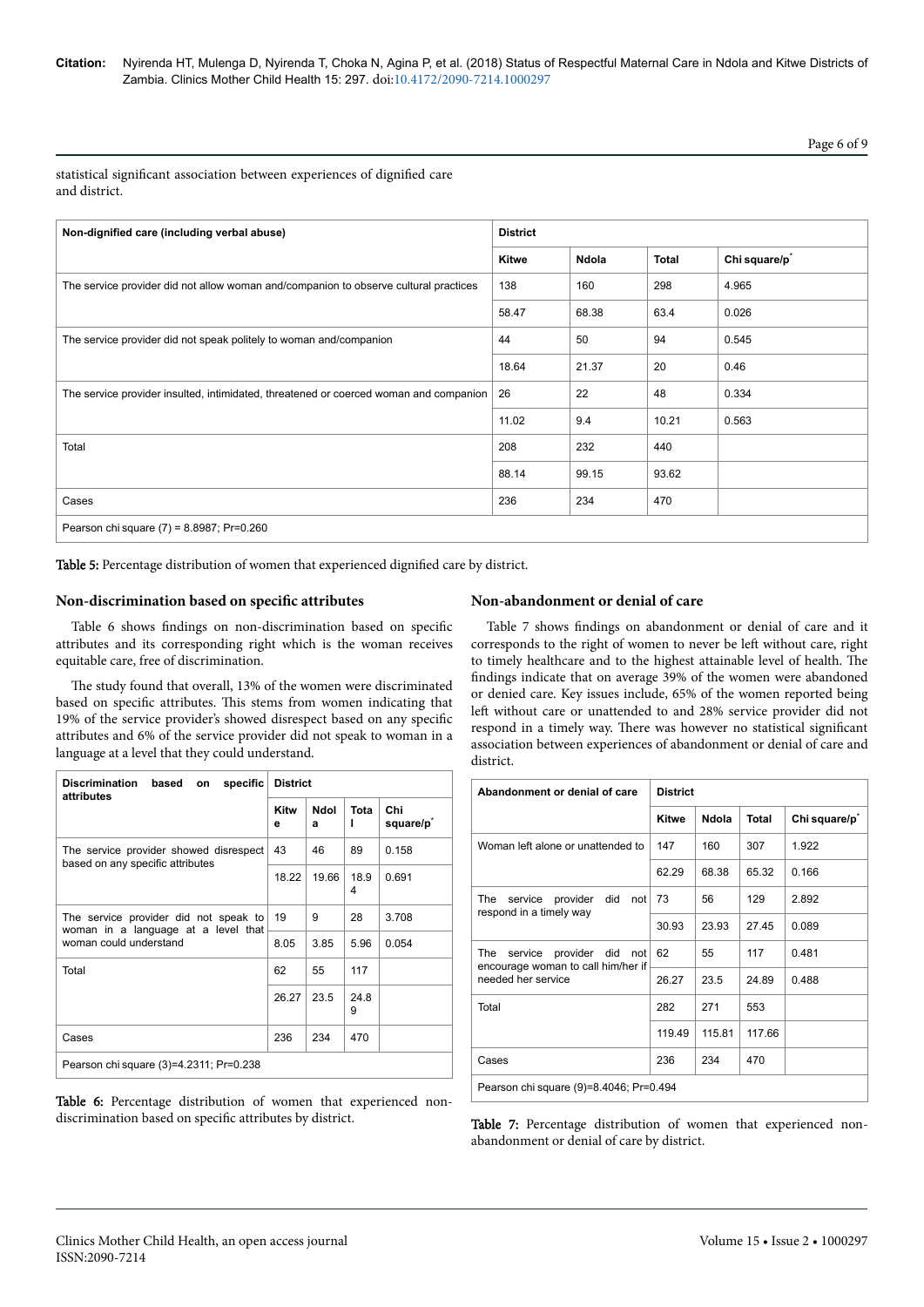#### Page 7 of 9

#### **Non-detention in facilities**

Table 8 shows the findings on non-detention in health facilities relating to the right to liberty, autonomy, self-determination and freedom from coercion. A woman should never be detained or

confined against her will. Нe results show that on average 6% of the women were detained in the health facility. Key issues include woman stopped from leaving the facility when she so wished and woman detained and stopped from leaving the facility for failure to pay.

| <b>Detention in facilities</b>                                          | <b>District</b> |       |              |                           |
|-------------------------------------------------------------------------|-----------------|-------|--------------|---------------------------|
|                                                                         | <b>Kitwe</b>    | Ndola | <b>Total</b> | Chi square/p <sup>*</sup> |
| Woman stopped from leaving the facility when she so wished              | 24              | 12    | 36           | 4.222                     |
| Woman stopped from leaving the facility when she so wished              | 10.17           | 5.13  | 7.66         | 0.04                      |
| Woman detained and stopped from leaving the facility for failure to pay | 16              | 4     | 20           | 7.414                     |
| Woman detained and stopped from leaving the facility for failure to pay | 6.78            | 1.71  | 4.26         | 0.006                     |
| Total                                                                   | 40              | 16    | 56           |                           |
|                                                                         | 16.95           | 6.84  | 11.91        |                           |
| Cases                                                                   | 236             | 234   | 470          |                           |
| Pearson chi square (3)=9.3297; Pr=0.025                                 |                 |       |              |                           |

Table 8: Percentage distribution of women that experienced detention in health facilities by district.

## **Discussion**

Quality of maternal care has a number of elements including the structure, processes of care, and outcomes. Нe study assessed the maternal health status in nominated communities of selected health facilities. Disrespect and abuse during maternity care is a violation of a woman's basic right. Нe study observed that women's experience with respectful maternal care was not adhered to hence a non-zero tolerance to respectful maternal care was not pragmatic. A significant number experienced physical abuse, lack of informed consent, lack of confidential and dignified care, discrimination, abandonment during care, and detention in facilities among child bearing women. This is similar with findings by Dey et al. [9]. It was found that participants (77.3%) self-reported mistreatment in at least 1 of the 17-item measure. Sheferaw et al. [3], also found that women at least experienced (36%) one form of mistreatment of women and Bohren et al. [10], found that women and providers reported experiencing or witnessing physical abuse including slapping, physical restraint to a delivery bed, and detainment in the hospital and verbal abuse, such as shouting and threatening women with physical abuse. Balde et al. [11] in a qualitative study reported that women described being slapped by providers, yelled at for noncompliance with provider requests, giving birth on the floor and without skilled attendance in the health facility. However, according to a study by Rosen et al. [2], they found that women overall were treated with dignity and in a supportive manner by providers, but many women experienced poor interactions with providers and were not well-informed about their care.

Both physical and verbal abuses of women were observed during the study. A study by Mesenburg et al. [12], found that 5% of the women were physically abused, approximately 10% of women reported having experienced verbal abuse and 6% were denial of care. Similar findings were also reported as this study found that 70% of the women were left alone or unattended to at any time while the study by Rosen et al. indicate that the most frequently mentioned form of disrespect and abuse in the open-ended comments was abandonment and neglect. Another study by Sheferaw et al. [3] found that women on average received 5.9 (66%) of the 9 recommended RMC practices. Health centres demonstrated higher RMC performance than hospitals. At least one form of mistreatment of women was committed in 36% of the observations. A similar study by Asefa et al. found that mothers were left without attention during labour in 39.3% of cases. Other findings [4] show that women experienced he violation of the right to information, informed consent, and choice/preference of position during childbirth was reported by all women who gave birth in the hospital and 89.4% of respondents in health centres. Delays in care and abandonment of women during labour were among respectful maternity care rights violation documented in this paper.

The study found that women in this study were discriminated due to specific socio-economic, demographic and maternal factors. These findings correspond with findings in South Africa by Oosthuizen et al. [13], who found that women's age, language, educational level and length of residence in the district were significantly associated with disrespectful care. Dey et al. [9] also found that women with multiparous birth (AOR=1.50, 95% CI=1.06-2.13), post-partum maternal complications (AOR=2.0, 95% CI=1.34-3.06); new-born complications (AOR=2.6, 95% CI=1.96-4.03) and not having an Skilled Birth Attendant (SBA) trained provider (AOR=1.47, 95% CI=1.05-2.04) were associated with increased risk for mistreatment as measured by self-report.

Women did not have procedures or the labour process explained to them and did not hear about the findings of exams. Zambia has a diverse culture and women expect service provision in culturally appropriate manner. This paper shows that treatment of women in a culturally appropriate manner was not observed. Zambia provides free health care services but the demand for in kind payments from women at labour sometimes results in detaining and stopped women from leaving the facility because the woman did not provide the gloves, disinfectants or other material demands. Non-adherence to particular RMC standards may be due to lack of basic infrastructure i.e. disinfectants. In line with the foregoing, lack of drapes to cover women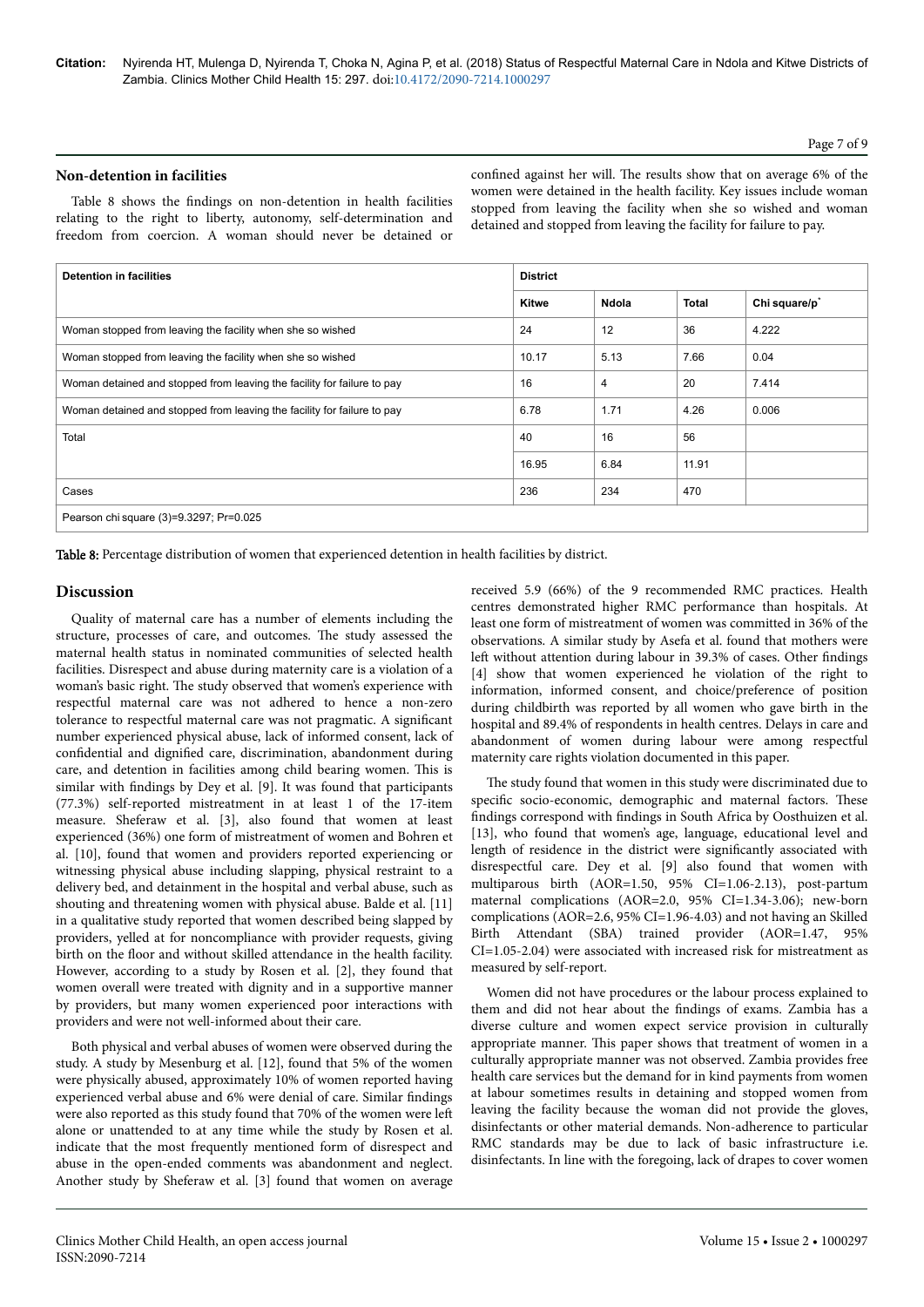when being attended to during labour prevented women from fully realizing their right to privacy.

Reports of women ignored and neglected during facility delivery are not odd to Zambia and different studies have documented cases of women that felt delay and abandonment during labour. Нe lack of resources, including staff shortages, may be key determinants for abandonment and neglect. According to the 2017-2021 Zambia national health strategic plan, the current number of health workers in the health sector is estimated at 42,630 (against the required establishment of 63,057) indicating a deficit of about a third (20,427) of the establishment. This shortage of human resource has a burden on workload exacerbated by inadequate equipment and supplies needed to provide quality care.

# **Conclusion**

This paper used the standards in the Respectful Maternity Care Charter basing the overall Quality of Care of this study on international standards. Mistreatment and abuse of childbearing women is evident in health facilities of Kitwe and Ndola districts. Нe findings indicate the need to intervene in respectful maternal care programs and health services. Нe maternal outcomes observed such as home deliveries and deliveries by skilled and unskilled birth attendants mirror the quality of care in health facilities. Indications of non-adherence to the rights of child bearing women are a barrier to achieving quality of care for child bearing women. Нere is need to comprehensively train service providers in respectful maternal care and devise mechanisms for implementation and supportive supervision.

# **Study Limitation**

The study is based on self-reporting of indicators on respectful maternal care that occurred in a period within two years. However, women were encouraged to provide accurate information on their experiences during child birth as it was vital to collect accurate statistics.

# **Acknowledgements**

We would like to thank Amref Health Africa for instituting the Closing the Gap between the Community and Formal Health Systems to Reduce Maternal Mortality in Ndola and Kitwe Districts of Copperbelt Province. We also wish to thank all participants in the assessment.

# **Funding**

This paper was used data that was collected by Amref Health Africa for a baseline survey on closing the gap between communities and formal health systems. Нe study was conducted by consultants from the Copperbelt University and the University of Zambia.

# **Availability of Data and Materials**

The data is available in soft copy in Stata formats at Amref Health Africa, Zambia office with the questionnaire equally available in soft copy.

## **Competing Interests**

The authors declare that they have no competing interests.

# **Ethical Considerations**

Ethical clearance was sought from ERES CONVEGE reference No. 2017-Oct-028 to conduct the study. Permission to visit health facilities was sought from Ministry of Health. Consent to take part in the study was only sought after informing the participants about all facets of the study and all questions about the study were addressed. For adolescent women below the legal age (below 18 years), consent was sought from parents'/guardians'/caregivers/spouse before assent was sought from the potential participant. Нerefore, participants who consented and assented to take part in the study signed or thumb printed the consent form.

# **Author Contribution**

HTN, contributed to all facets of the paper from inception, design, data collection analysis and writing. TN, NC and PA were involved in inception, design, data collection and writing. BM, DM, HBC N, RC and SK were involved in the design, data collection, supervision and revision of the manual script.

## **References**

- 1. U.S. Agency for International Development (USAID) (2014) Ending Preventable Maternal Mortality: USAID Maternal Health Vision for Action.
- 2. Central Statistical Office, Ministry of Health, Tropical Diseases Research Centre, University of Zambia (2015) Zambia Demographic and Health Survey, 2013-14. Calverton, Maryland, USA: CSO and Macro International Inc.
- 3. [Rosen HE, Lynam PF, Carr C, Reis V, Ricca J, et al. \(2015\) Direct](https://dx.doi.org/10.1186%2Fs12884-015-0728-4) [observation of respectful maternity care in](https://dx.doi.org/10.1186%2Fs12884-015-0728-4) five countries: a cross[sectional study of health facilities in East and Southern Africa. BMC](https://dx.doi.org/10.1186%2Fs12884-015-0728-4) [Pregnancy Childbirth 15: 306.](https://dx.doi.org/10.1186%2Fs12884-015-0728-4)
- 4. [Sheferaw ED, Bazant E, Gibson H, Fenta HB, Ayalew F, et al. \(2017\)](https://doi.org/10.1186/s12978-017-0323-4) [Respectful maternity care in Ethiopian public health facilities. Reprod](https://doi.org/10.1186/s12978-017-0323-4) [Health 14: 60.](https://doi.org/10.1186/s12978-017-0323-4)
- 5. [Asefa A, Bekele D \(2015\) Status of respectful and non-abusive care](https://doi.org/10.1186/s12978-015-0024-9) [during facility-based childbirth in a hospital and health centers in Addis](https://doi.org/10.1186/s12978-015-0024-9) [Ababa, Ethiopia. Reprod Health 12: 33.](https://doi.org/10.1186/s12978-015-0024-9)
- 6. Ministry of Health (2012) List of Health Facilities in Zambia report.
- 7. Central Statistical Office (2014) Zambia 2010 Census of Population and Housing: Population Summary Report. Lusaka, Zambia.
- 8. World Health Organization (2014) Trends in maternal mortality: 1990 to 2013. Estimates by WHO, UNICEF, UNFPA, World Bank and the United Nations Population Division.
- 9. [Dey A, Shakya HB, Chandurkar D, Kumar S, Das AK, et al. \(2017\)](https://doi.org/10.1186/s12978-017-0409-z) [Discordance in self-report and observation data on mistreatment of](https://doi.org/10.1186/s12978-017-0409-z) [women by providers during childbirth in Uttar Pradesh, India. Reprod](https://doi.org/10.1186/s12978-017-0409-z) [Health 14: 149.](https://doi.org/10.1186/s12978-017-0409-z)
- 10. [Bohren MA, Vogel,JP, Tunçalp O, Fawole B, Titiloye MA, et al. \(2017\).](https://dx.doi.org/10.1186%2Fs12978-016-0265-2) [Mistreatment of women during childbirth in Abuja, Nigeria: a qualitative](https://dx.doi.org/10.1186%2Fs12978-016-0265-2) [study on perceptions and experiences of women and healthcare](https://dx.doi.org/10.1186%2Fs12978-016-0265-2) [providers. Reprod Health 14: 9.](https://dx.doi.org/10.1186%2Fs12978-016-0265-2)
- 11. [Balde MD, Diallo BA, Bangoura A, Sall O, Soumah AM, et al. \(2017\)](https://dx.doi.org/10.1186%2Fs12978-016-0266-1) [Perceptions and experiences of the mistreatment of women during](https://dx.doi.org/10.1186%2Fs12978-016-0266-1) [childbirth in health facilities in Guinea: a qualitative study with women](https://dx.doi.org/10.1186%2Fs12978-016-0266-1) [and service providers. Reprod Health 14: 3.](https://dx.doi.org/10.1186%2Fs12978-016-0266-1)